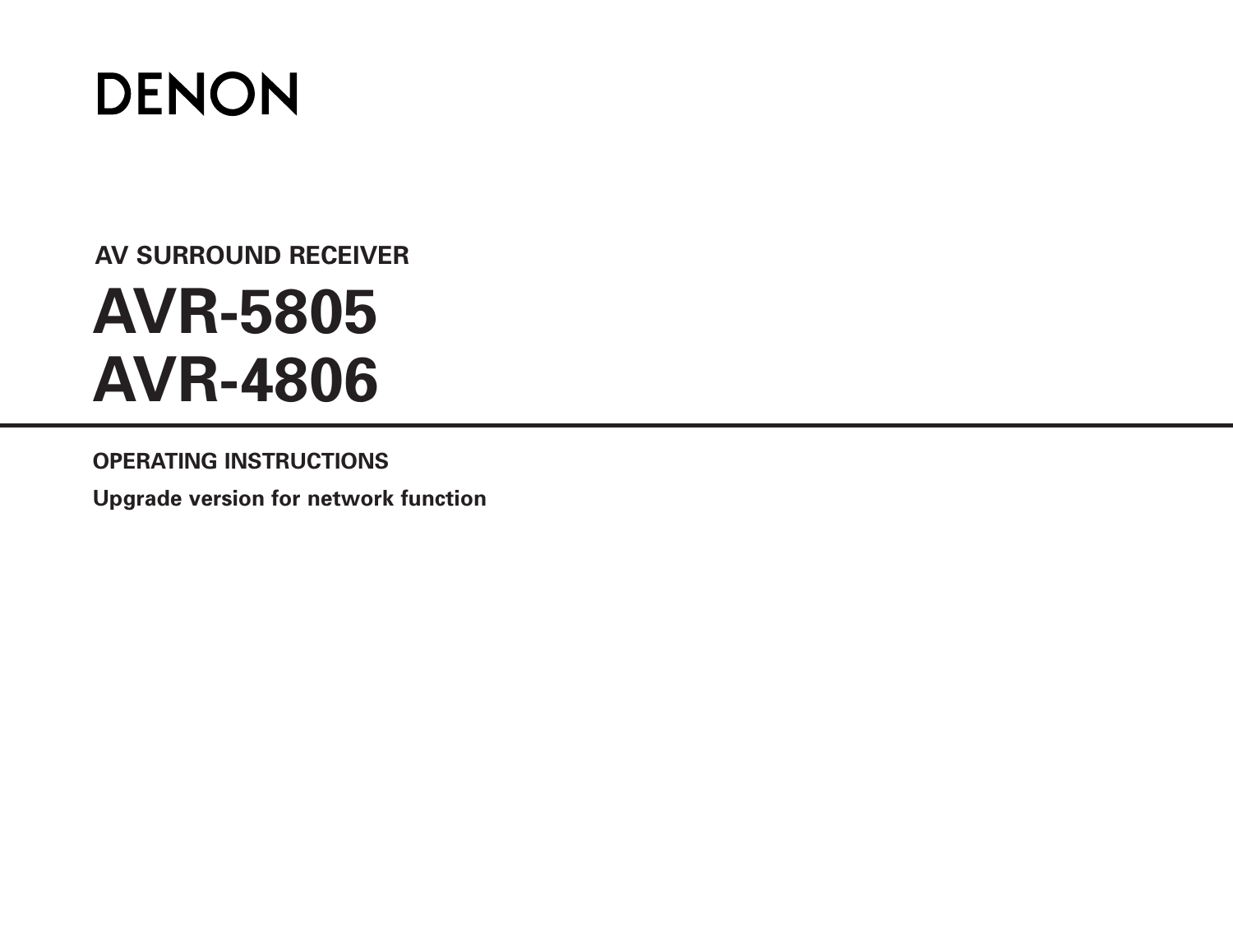## **Getting Started**

This manual includes explanations of functions that are added after upgrading the amplifier. For instructions on operating the amplifier, also refer to the operating instructions included with the amplifier.

#### **Contents**

| Getting Started <b>Constitution of the Started</b> Constant Constant Constant Constant Constant Constant Constant Constant Constant Constant Constant Constant Constant Constant Constant Constant Constant Constant Constant Const | <b>Basic Operation Example 20</b> 28 |
|-------------------------------------------------------------------------------------------------------------------------------------------------------------------------------------------------------------------------------------|--------------------------------------|
|                                                                                                                                                                                                                                     |                                      |
|                                                                                                                                                                                                                                     |                                      |

### **Using the Network Audio Function**

#### **Internet radio function**

Internet radio refers to radio programs broadcast over the Internet.

There are many stations throughout the world broadcasting Internet radio programs. These stations are of all sizes and types, some run by individuals, others by ground wave broadcast stations.

While ground wave radio stations can only be listened to within the range in which the waves reach, Internet radio can be listened to anywhere in the world.

The AVR-5805/4806 is equipped with the following Internet radio functions:

- Stations can be selected by genre and region.
- Up to 56 Internet radio stations can be preset.
- MP3 format Internet radio programs can be listened to.
- Your favorite radio stations can be registered by accessing the exclusive DENON Internet radio URL using a computer's browser. (The AV amplifier automatically downloads the registration settings (approximately once every other day).) (This is managed separately for each unit, so a MAC address or e-mail address must be registered.)
- Exclusive URL : http://www.RadioDenon.com

Use the MAC address you used when you applied for the amplifier's upgrade.

#### 2 **vTuner**

The AVR-5805/4806's Internet radio station list uses "vTuner", a radio station database service. This database service is editedand prepared for the AVR-5805/4806.

### **Music server function**

The AVR-5805/4806 is equipped with a network audio playback function allowing music files stored on a computer to be played via a LAN (local area network).

The AVR-5805/4806's network audio playback function connects

- to servers using the following technologies:
- Windows Media Connect
- The Designed to DLNA Guideline
- Windows Media DRM 10 (for network devices)

#### **System requirements**

The preparations described below must be made in order to use the Internet radio and music server functions.

### **E** Broadband Internet connection

A broadband connection to the Internet is necessary in order to use the AVR-5805/4806's Internet radio function.

#### **NOTE:**

• **You must have a contract with an Internet ServiceProvider (ISP) in order to connect to the Internet.** For instructions on connecting to the Internet, contact your ISP or a computer store.

If you already have a broadband Internet connection there is no need to take out another contract.

#### 2 **Modem**

A modem is a device for exchanging signals over the Internet using a broadband connection. Some are integrated into routers. For instructions on connecting to the Internet, contact your ISP or a computer store.

### $\blacksquare$  Router

A router is a device for connecting multiple pieces of equipment (computers, the AVR-5805/4806, etc.) to the Internet simultaneously.

When using the AVR-5805/4806, we recommend a router equipped with the following functions:

- Built-in DHCP (Dynamic Host Configuration Protocol) server. Function for automatically assigning the device's IP address on the LAN.
- Built-in 100 base TX switch

When connecting multiple devices, it is recommended to have a built-in switching hub with a speed of 100 Mbps or greater.

#### **NOTE:**

• The type of router that can be used differs for different ISPs. For details, contact your ISP or a computer store.

## **Ethernet cable (CAT-5)**

The AVR-5805/4806 does not come with an Ethernet cable. Purchase one of the required length.

### 2 **Personal Computer**

Install "Windows Media Connect" on your computer. The required system for forming a music server is as described below.

- 1) OS (Operating system):
	- Windows® XP Service pack2
- 2) Processor:

Intel PentiumII or AMD processor, etc., 1 GHz or greater optimum.

- 3) RAM:
- Min. 128 MB, 256 MB or greater recommended.
- 4) Software:
- .NET Framework 1.1
- 5) Internet browser:
	- Microsoft Internet Explorer 5.01 or later
- LAN port required
- 300 MB or greater free hard disc space required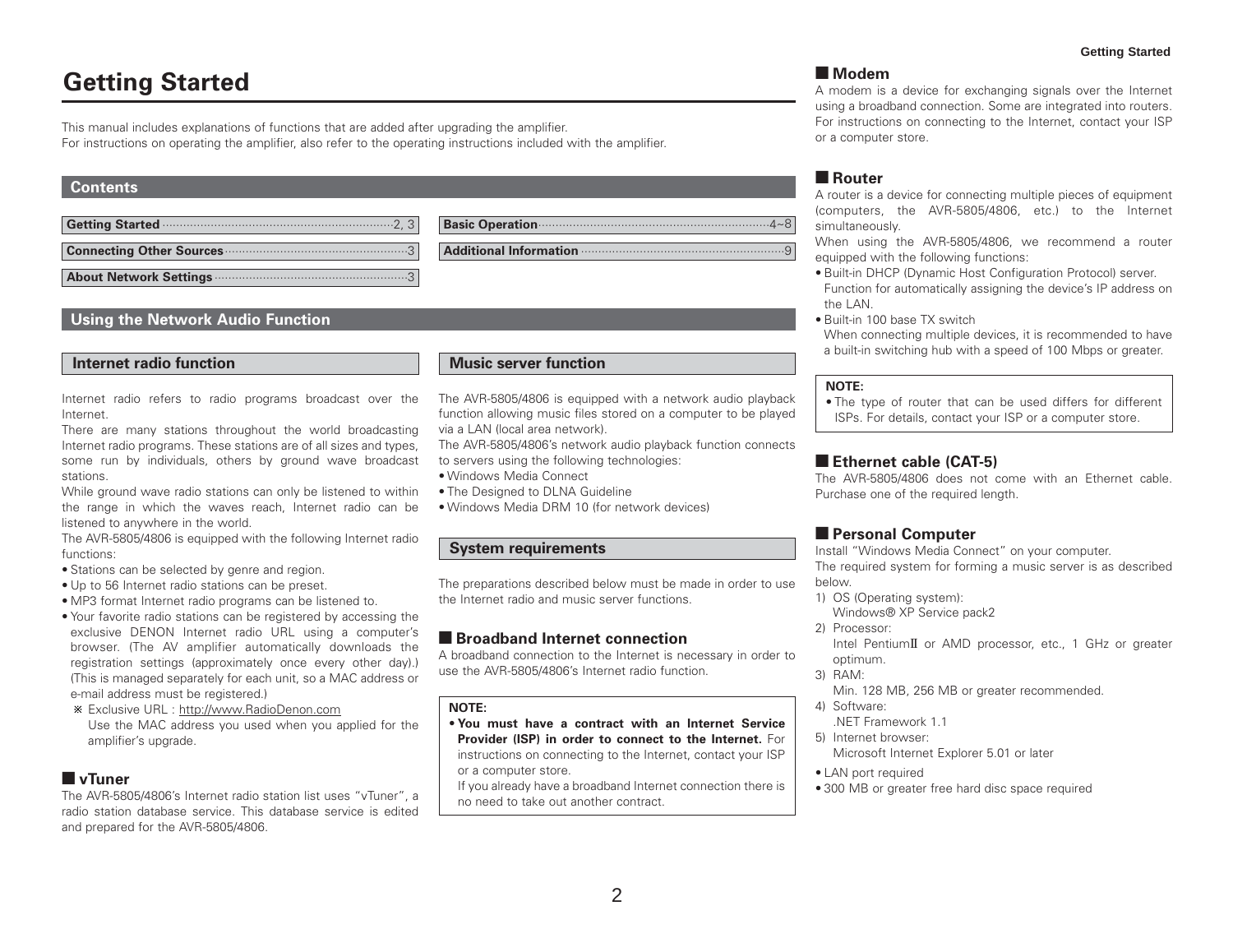Extra free space is necessary to store music files. The following table gives an approximate estimate of the required free space.

| <b>Format</b> | <b>Bit rate</b> | Per one<br>minute | Per one hour |
|---------------|-----------------|-------------------|--------------|
| MP3/WMA       | 128 kbps        | 1 MB              | 60 MB        |
|               | 192 kbps        | 1.5MB             | 90 MB        |
|               | 256 kbps        | 2 MB              | 120 MB       |
|               | 392 kbps        | 3 MB              | 180 MB       |
| WAV (LPCM)    | 1400 kbps       | 10 MB             | 600 MB       |

 $\bigtriangledown$ 

• Video files may be displayed with some servers, but they cannot be placed with this amplifier.

#### ■ Others

- When the contract with your provider is of the type by which the network settings are made manually, you must make the network-related settings.
- The AVR-5805/4806 is not compatible with PPPoE. If your contract is of the PPPoE setting type, you need a PPPoEcompatible router.
- For some ISPs (Internet Service Providers), you may have to make proxy server settings in order to use the Internet radio function. If proxy server settings for connecting to the Internet have been made on the computer, make the same settings on the AVR-5805/4806.
- The AVR-5805/4806 is designed to make the network settings automatically using the DHCP and Auto IP functions.

## **Connecting Other Sources**

#### 2 **Connections**

Connect one side of the Ethernet cable (CAT-5) to the ETHERNET connector on the AVR-5805/4806's rear panel, the other side to the router.



## **About Network Settings**

### 2 **Network settings**

When using a broadband router (DHCP function), the network settings are made automatically, so there is no need to make the settings from the setup menu.

If the broadband router's DHCP function is turned off, make the network-related settings ( $\mathbb{Z}$  page 8).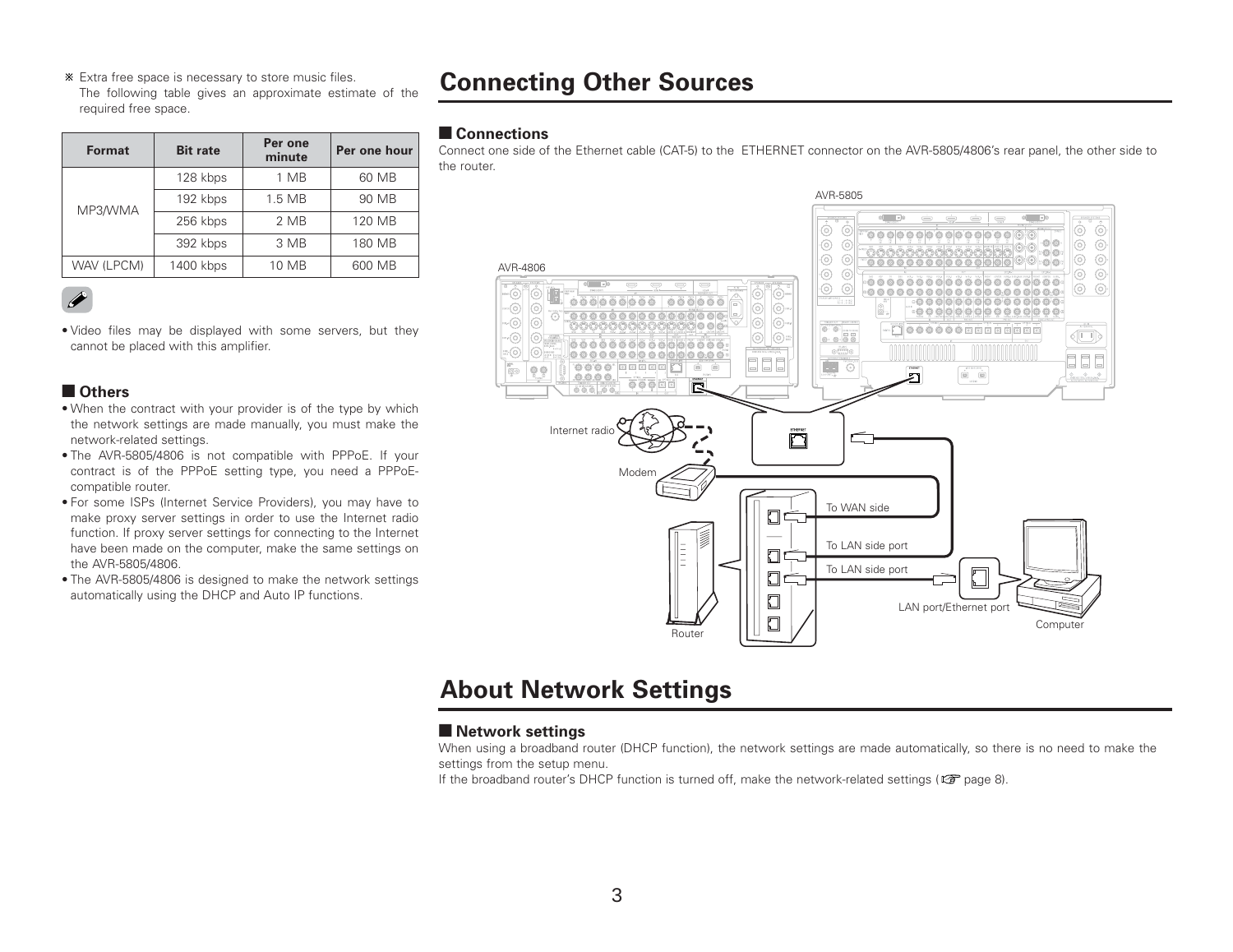## **Basic Operation**



The digital tuner system buttons shown on the diagram below are used for net audio operations.



#### **Listening to Internet radio**

The required system connections and settings must be made in order to listen to Internet radio.

"Update?" appears on the display when connecting to an Internet radio station for the first time.



**GStart** Update?

 $2/8$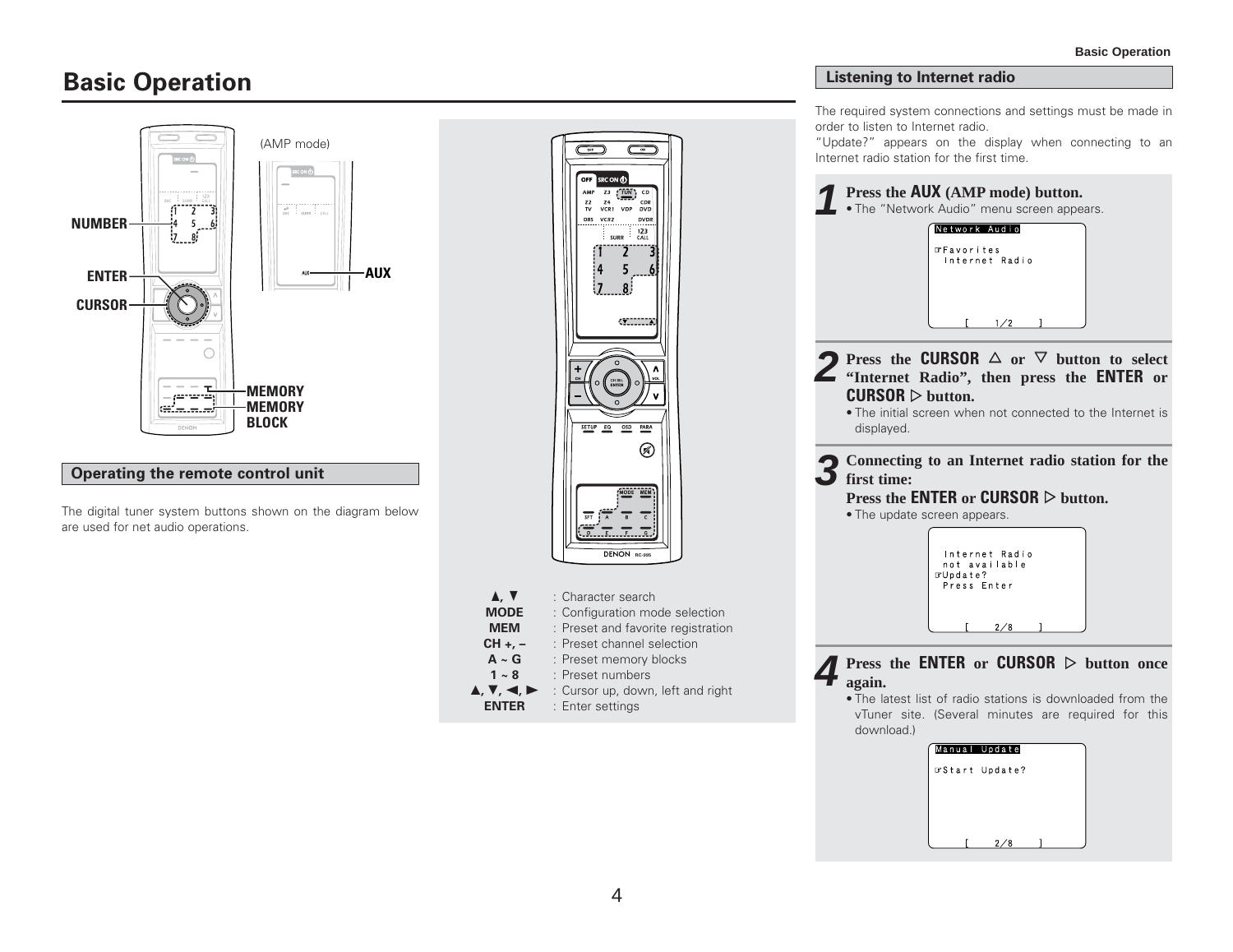## **Figure 2** Press the CURSOR  $\triangle$  or  $\nabla$  button to select the **desired setting item, then press the <b>ENTER** or  $\textbf{CURSOR} \vartriangleright \text{button}.$



Finally, the list of Internet radio stations is displayed and those that can be played are indicated by the "∗" mark in front of them.

## **6 CURSOR**  $\triangleright$  **button to set. CURSOR**  $\triangleright$  **button to set.**  $R \triangleright$  button to set.

- Connection starts, and the station starts playing once the buffer reaches "100%".
- The pause mode is set if the **ENTER** button is pressed for less than 2 seconds while playing an Internet radio program, and playback resumes if the **ENTER** button is pressed again for less than 2 seconds.
- If the **ENTER** button is pressed and held in for more than 2 seconds when in the play or pause mode, playback stops and the previous menu window reappears.

## $\mathscr{Q}$

- There are many Internet radio stations on the Internet. The programs they broadcast and their bit rates vary widely. Generally, the higher the bit rate, the higher the sound quality, but streamed music or sound may be broken if the communication lines or servers are busy. Inversely, programs with low bit rates have lower sound quality but tend to be more stable.
- "Server Full" or "Connection Down" is displayed if the station is congested or if it is not broadcasting.

## There are two ways to register stations: by presetting them or by storing them in your favorites. Stations that are preset can be tuned in directly from the remote control unit. **Press the MEMORY button while playing the Internet radio station you want to register.** • The registration menu screen appears. Favorites/Preset **FFavorites** Preset

**Presetting (registering) Internet radio stations**

**2 Press the CURSOR**  $\triangle$  or  $\nabla$  **button to select "Preset", then press the <b>ENTER** or **CURSOR**  $\triangleright$ 

**1**

- The preset registration screen appears.
- **3** Press a MEMORY BLOCK (A ~ G) button, then press a **NUMBER** (1 ~ 8) button to register the **station at the desired preset channel.**
- This completes registration.
- If no button is pressed, the set times out and the normal display reappears.
- Registered presettings can be checked on the on-screen display.

The presettings can only be displayed with the on-screen display when the "Network Audio" function is selected.

#### **NOTE:**

• Registered presettings are deleted when they are overwritten.

## $\blacksquare$  Listening to preset Internet radio stations

**When the "Network Audio" function is selected, press a MEMORY BLOCK (A ~ G) button, then press <sup>a</sup>NUMBER (1 ~ 8) button.**

• The connection is made automatically and playback starts.

### **Registering Internet radio stations in your favorites**

Your favorites are listed at the top of the menu screen, so registered stations can be tuned in easily.



• Playback starts.

**button.**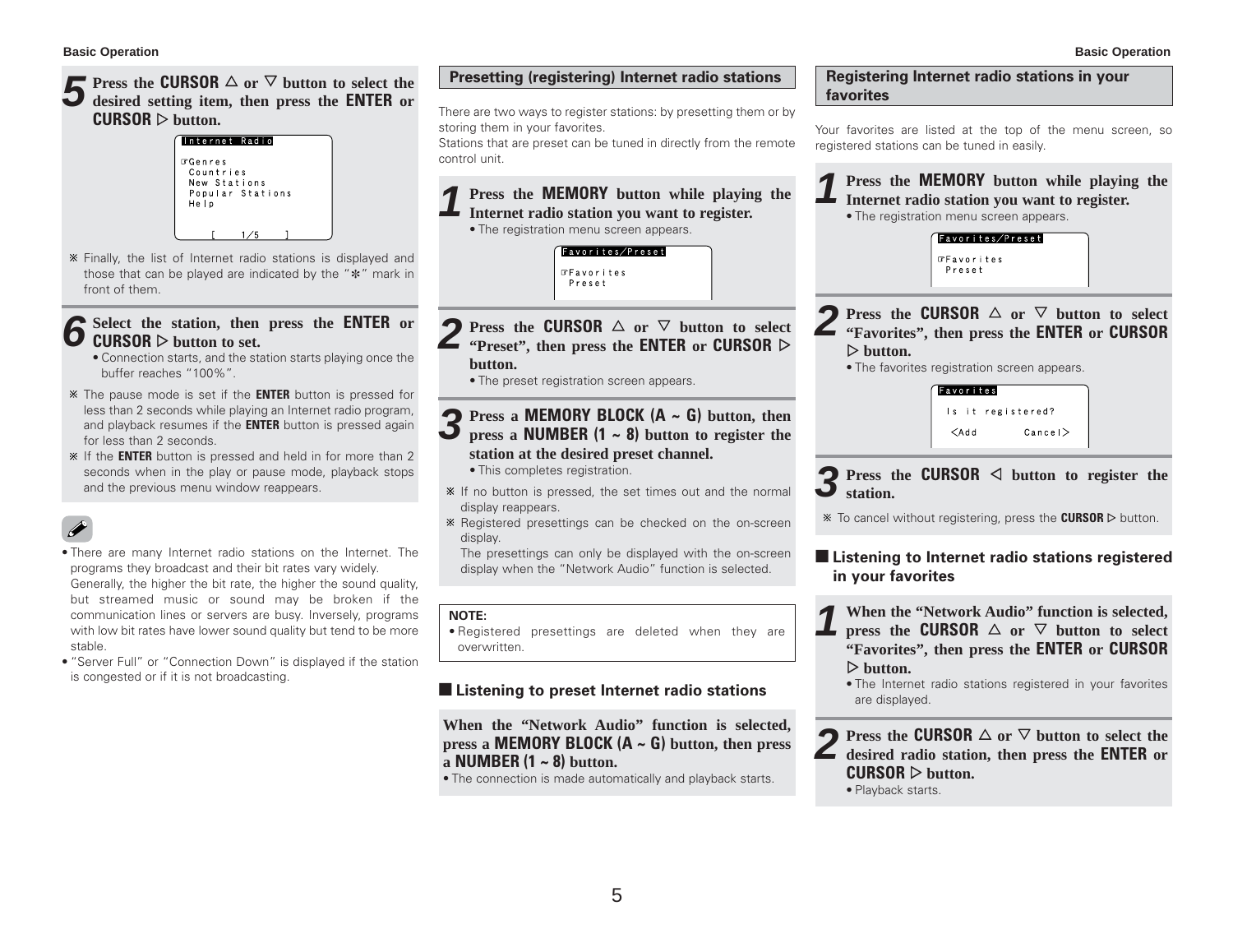#### **Basic Operation Basic Operation**



## $\blacksquare$  Deleting radio stations from your favorites

At the screen on which the Internet radio **At the screen on which the Internet radio stations registered in your favorites are displayed, press the CURSOR**  $\triangle$  or  $\nabla$  button to **choose the radio station you want to delete, then press the MEMORY button.**







To cancel without deleting, press the CURSOR  $\triangleright$  button.

**Character search function (searching by first letter)**

The character search function (searching by first letter) can be used to select the desired item from the menu screen displaying the list of Internet radio stations or music files stored on thecomputer.

| While the menu screen is displayed, press the<br><i>I</i> TUNING <b>A</b> or <b>▼</b> button.<br>• The character search screen appears. |                               |  |  |
|-----------------------------------------------------------------------------------------------------------------------------------------|-------------------------------|--|--|
|                                                                                                                                         | Character Search<br><b>GA</b> |  |  |

### **2Press the <b>TUNING**  $\triangle$  or  $\nabla$  button to select the first letter of the item you want to search for.

- After several seconds, the menu screen is displayed with the cursor set to the item starting with the letter selected in step 2.
- $*$  If there is more than one item starting with the letter selected in step 2, the items are displayed in alphabetical order.

#### **Updating the list of radio stations**

- **1 When the "Network Audio" function is selected, press the MODE button to select the configuation** mode, then press the **ENTER** or **CURSOR**  $\triangleright$ **button.**
	- The settings screen appears.



- **2 Press the CURSOR**  $\triangle$  or  $\nabla$  button to select **"Automatic Update"** or **"Manual Update"**, then **press the ENTER** or **CURSOR**  $\triangleright$  button. • The update screen appears.
- Select "Radio List Version" to display the current version.
- **3** When "Automatic Update" is selected:<br>**3** Press the **ENTER** or **CURSOR**  $\triangleright$  buttor

**-1"Yes". Press the <code>ENTER</code> or <code>CURSOR</code>**  $\triangleright$  **button to select** 

• The list of radio stations is updated approximately once every other day.

### **3** When "Manual Update" is selected:<br>**3** Press the **ENTER** or **CURSOR**  $\triangleright$  but **Press the <code>ENTER</code> or <code>CURSOR</code>**  $\triangleright$  **button.**

**-2**• The list of radio stations is updated this one time.

• When "Yes" is set for "Automatic Update", set "Power Saving" in the network-related settings to "OFF". ( $\sqrt{p}$  page 8) When used with "Power Saving" set to "ON", we recommend performing the "Manual Update" procedure periodically (about once a week).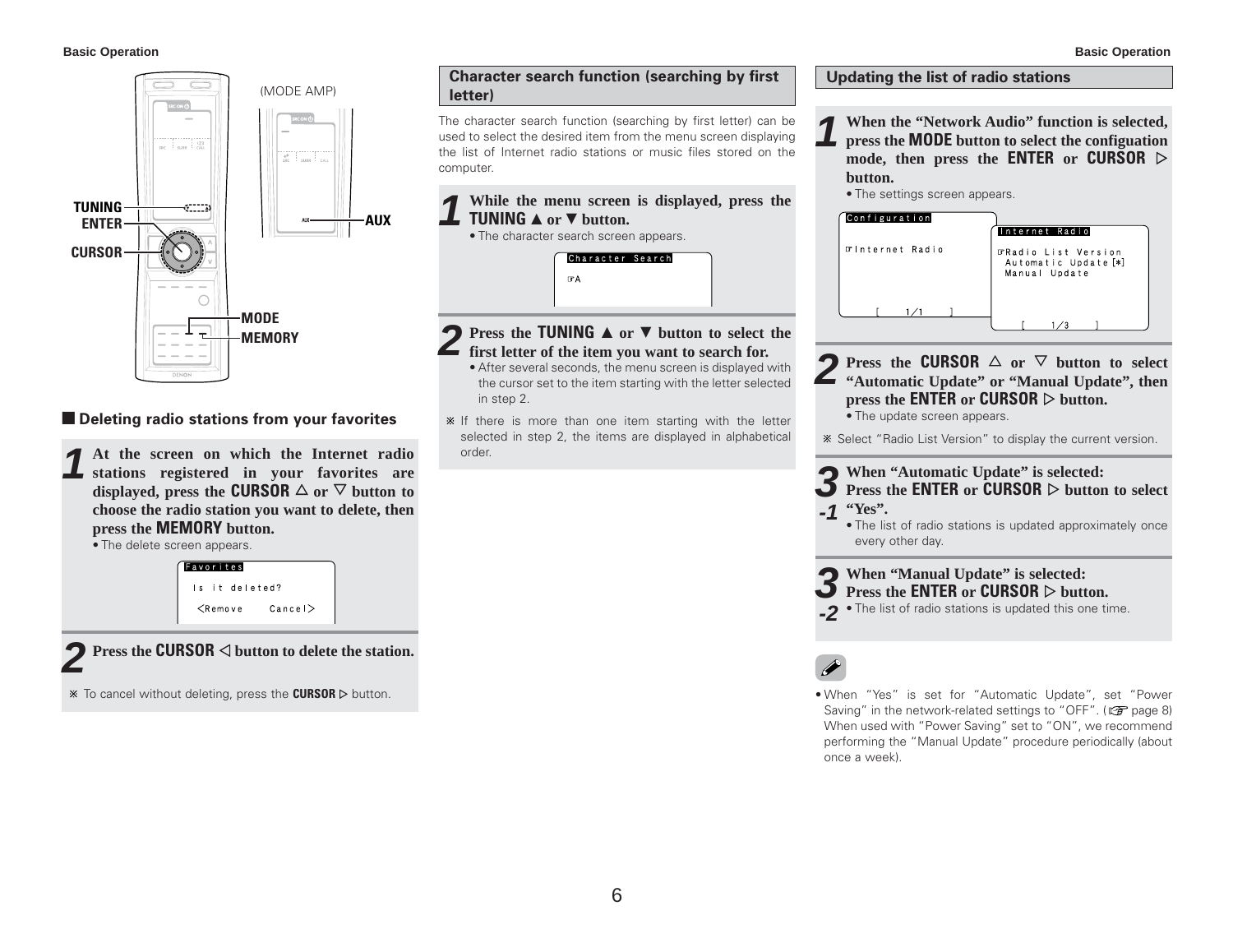#### **Basic Operation Basic Operation**

#### **Playing music files stored on the computer (music server)**

The necessary system connections and settings must be made in order to play music files.

Music files (of WMA, MP3 or WAV format) or playlists (of m3u or wpl format) stored on a computer (music server) connected to the amplifier via a network are played. The computer's server software must be launched in advance and the files to be played must be set as server contents. For details see the server software's operating instructions.

## **1**

**Press the AUX button.**<br>• The "Network Audio" menu screen appears.



The host names of the computer(s) (music server(s)) on the network are displayed.

**2 Press the CURSOR**  $\triangle$  or  $\nabla$  **button to select the host name of the computer** (music server) on **which the music file you want to play is located, then press the ENTER or CURSOR**  $\triangleright$  button.

**3 Press the CURSOR**  $\triangle$  or  $\nabla$  button to select the search item or the desired folder, then press the  $\tt ENTER$  or  $\tt CURSOR$   $\triangleright$  button.

Playable music files are indicated by the "∗" mark in front of them.

## **Press the CURSOR**  $\triangle$  or  $\nabla$  button to select the **Quality Operating the AVR-5805/4806 using a browser Press the ENTER** or **CURSOR**  $\triangleright$ **button.**

- Connection starts, and playback starts once the buffer reaches "100%".
- Press the <code>CURSOR</code>  $\triangledown$  button to select the next file, the  $CURSOR$   $\Delta$  button to select the previous file.
- During playback, press the **ENTER** button once to pause playback, then press the **ENTER** button again to resume playback.
- If the **ENTER** button is pressed and held in for more than 2 seconds when in the play or pause mode, playback stops and the previous menu screen reappears.

### $\blacksquare$  **Playing music files that have been preset or registered in your favorites**

The same operations as for Internet radio stations can be used to preset music files or register them in your favorites and play them.

#### **NOTE:**

- Registered presettings are deleted when they are overwritten.
- When the operations describe below are performed, the music server database is updated and it may no longer be possible to play the music files that have been preset or registered in your favorites.

When the music server is stopped and restarted When music files are deleted from or added to the musicserver

• When using an ESCIENT server, place ESCIENT before the server name.

Internet Explorer can be used on the computer connected to the AVR-5805/4806 over the network to operate the AVR-5805/4806. Check the AVR-5805/4806's IP address beforehand and input this IP address in Internet Explorer to display the AVR-5805/4806's control panel.

Operate in the same way as with normal Internet browsing to control the AVR-5805/4806.

Check the AVR-5805/4806's IP address at: "System Setup Menu" – \*"7.Option Setup" – "7.Network Setup" – "IP Address".

When you use this function, set "Standby Mode Power Saving" to "OFF". ("System Setup" – \*"7.Option Setup" – "7.Network Setup" – "Network Option").

\*AVR-5805 only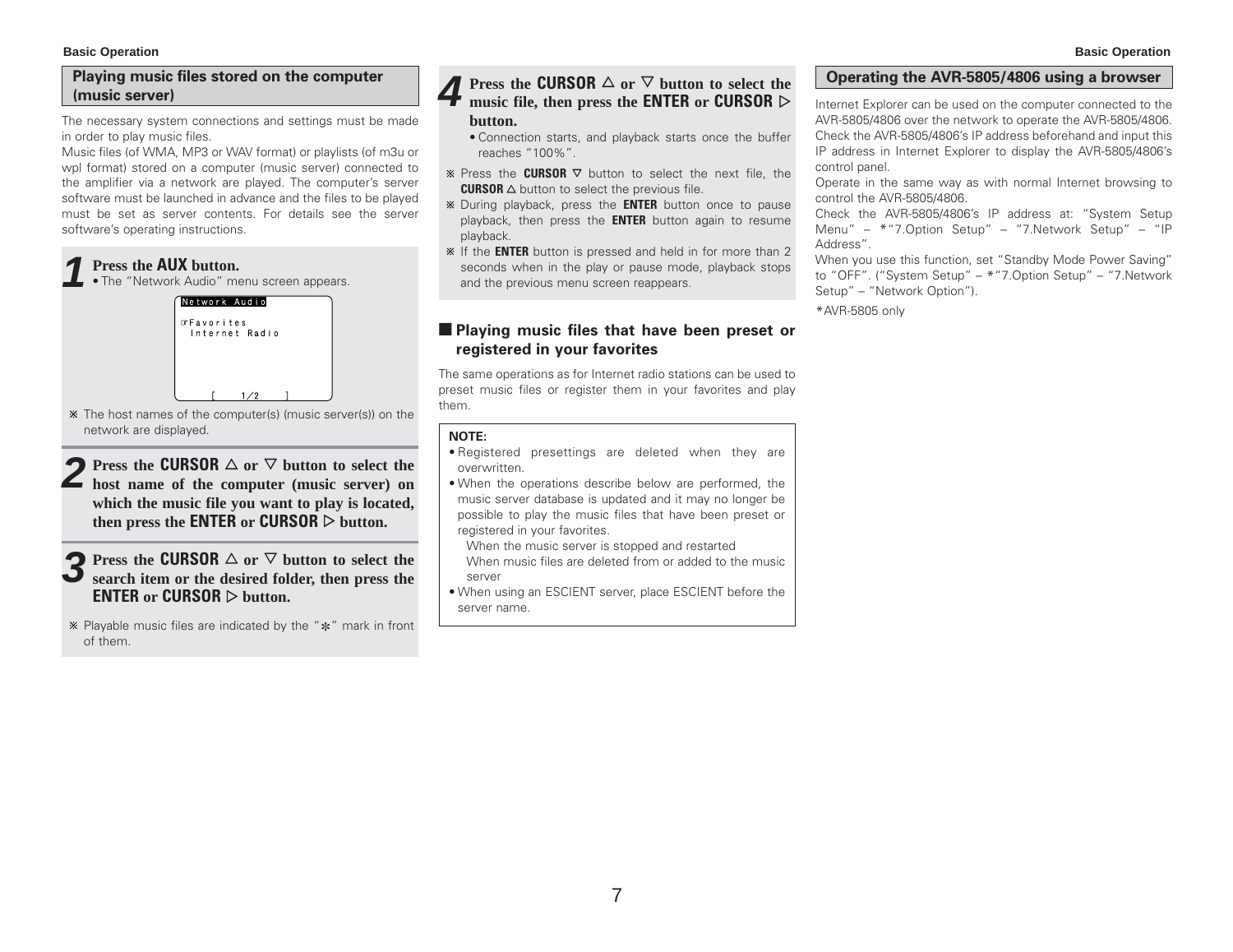#### **Network-related settings (Network Setup)**

If you are using a broadband router (DHCP function), there is no need to make the settings at "System Setup Menu" - \*"7.Option Setup" - "7.Network Setup", since the DHCP function is set to "ON" in the AVR-5805/4806's default settings.

If the AVR-5805/4806 is being used connected to a network without the DHCP function, the network settings must be made. In this case, some knowledge of networks is required.

#### \*AVR-5805 only

### $\blacksquare$  **DHCP (Dynamic Host Configuration Protocol) and Auto IP**

These are systems by which the IP address and other network settings are automatically set for the AVR-5805/4806, computer, broadband router and network devices.

#### $\blacksquare$  **DNS (Domain Name System)**

This is a system for converting the domain names used when browsing Internet sites (for example, "www.jp") into the IP addresses actually used for communications (for example, "202.221.192.106").

#### **Setting the IP Address**

#### **1.DHCP Settings**

Set whether or not to make the DHCP settings automatically.

#### **ON (default settings):**

The DHCP function is enabled.

#### **OFF:**

The DHCP function is disabled.

#### **2.IP Address**

Set the IP address within the ranges shown below. The Net Audio function cannot be used if other IP addresses are set.CLASS A:  $10.0.0.0 \approx 10.255.255.255$ CLASS B: 172.16.0.0 ~ 172.31.255.255CLASS C: 192.168.0.0 ~ 192.168.255.255

#### **3.Subnet Mask**

When connecting an xDSL modem or terminal adapter directly to the AVR-5805/4806, input the subnet mask indicated in the documentation supplied by your provider. Normally input 255.255.255.0.

#### **4.Gateway**

Set the IP address within the ranges shown below. When connected to a gateway (router), input its IP address.

#### **5.Primary DNS / Secondary DNS**

Set the IP address within the ranges shown below.

If there is only one DNS address indicated in the documentation supplied by your provider, input it at "e. 1st". If there are two or more DNS addresses, input the first one at "f. 2nd".

#### **Setting the Proxy**

Make this setting when connecting to the Internet via a proxy server.

#### **1.Proxy:**

In some cases it is necessary to pass through a proxy server to connect to the Internet.

#### **ON:**

The proxy server is enabled.

#### **OFF (default settings):**

The proxy server is disabled.

#### **2.Proxy Address/Name**

Input the proxy server domain name or address. If "ON" has been set at the "Proxy" setting, the character input mode is set when this item is selected and the CURSOR  $\triangleright$  button is pressed. Use the **CURSOR**  $\triangle$ ,  $\nabla$ ,  $\triangleleft$  and  $\triangleright$  buttons to choose the character, then press the **ENTER** button. Once all the characters have been input, the character input mode is canceled.

#### **3.Port**

Input the proxy server port number. If "ON" has been set at the "Proxy" setting, the number input mode is set when this item is selected and the **CURSOR**  $\triangleright$  button is pressed. Use the **CURSOR**  $\Delta$ ,  $\nabla$ ,  $\triangleleft$  and  $\triangleright$  buttons to choose the number, then press the **ENTER** button. Once all the numbers have been input, the number input mode is canceled.

## $\bigtriangledown$

• Once the settings are completed, press the **ENTER** button three times to quit the "System Setup Menu".

#### **Standby Mode Power Saving**

When not using the AVR-5805/4806 connected in a network, set "ON" to reduce the power consumption when in the standby mode.

Set "OFF" when using the AVR-5805/4806 connected in a network.

#### **PC Language**

Select according to the language of the computer being used. The languages are indicated with three letters conforming to ISO639-2.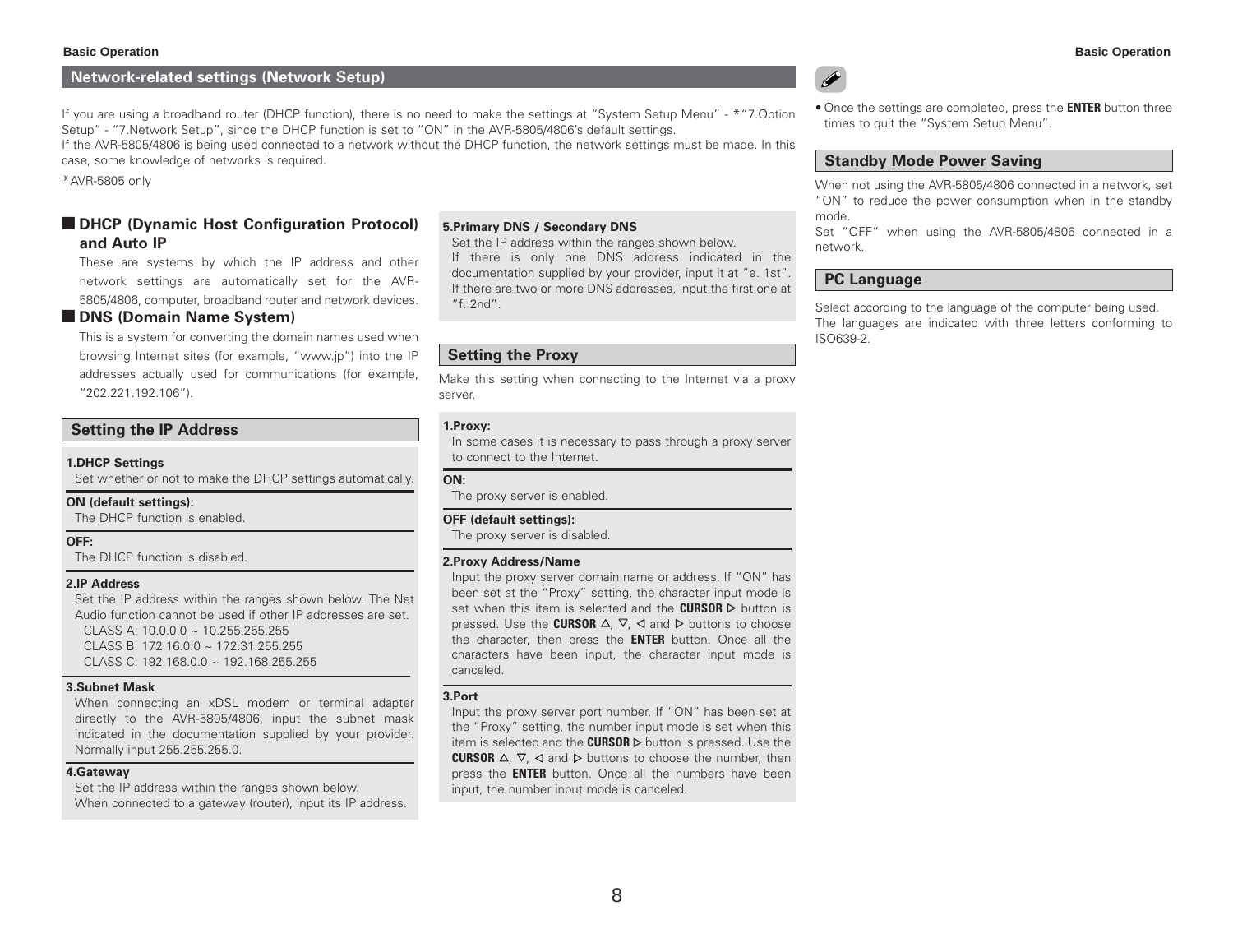## **Additional Information**

#### **Windows Media Connect**

This is a media server provided free of charge by Microsoft since October 2004.

It operates with all types of music jukebox programs, but is optimum with Windows Media Player Ver. 10.

Windows Media Connect can be used to play playlists created on jukebox software such as Windows Media Player Ver. 10, as well as WMA, DRM WMA, MP3 and WAV files.

#### 2 **Explanation for installing Windows Media Connect**

- 1. If installation of Windows XP Service Pack 2 is not yet complete, either download free of charge from Microsoft or via the Windows Update installer.
- 2. Download the latest version of Windows Media Player Ver. 10 either directly from Microsoft or using the Windows Update installer.
- 3. Download Windows Media Connect (usable since October 12, 2004) either directly from Microsoft or using the Windows Update installer.

#### **vTuner**

This is an Internet radio free online contents server. Note thatusage fess are included in upgrade costs.

For inquiries about this service, visit the vTuner site below. vTuner website: http://www.radiodenon.com

This product is protected by certain intellectual property rights of Nothing Else Matters Software and BridgeCo. Use or distribution of such technology outside of this product is prohibited without a license from Nothing Else Matters Software and BridgeCo or an authorized subsidiary.

## **Windows Media DRM**

A copyright-protected technology developed by Microsoft.

Content providers are using the digital rights management technology for Windows Media contained in this device ("WM-DRM") to protect the integrity of their content ("Secure Content") so that their intellectual property, including copyright, in such content is not misappropriated. This device uses WM-DRM software to play Secure Content ("WM-DRM Software"). If the security of the WM-DRM Software in this device has been compromised, owners of Secure Content ("Secure Content Owners") way request that Microsoft revoke the WM-DRM Software's right to acquire new licenses to copy, display and/or play Secure Content. Revocation does not alter the WM-DRM Software's ability to play unprotected content. A list of revoked WM-DRM Software is sent to your device whenever you download a license for Secure Content from the Internet or fromPC. Microsoft may, in conjunction with such license, also download revocation list onto your device on behalf of Secure Content Owners.

Windows Media, and Windows Logo are trademarks, or registered trademark of Microsoft corporation in the united states and/or other countries.

- No signals are output to the digital output terminals when playing copyright-protected music files.
- The AVR-5805/4806 is compatible with "MPEG-1 Audio Layer-3" MP3 files (with sampling frequencies of 32, 44.1 or 48 kHz). It is not compatible with "MPEG-2 Audio Layer-3", "MPEG-2.5 Audio Layer-3", "MP1" or "MP2" files.
- The AVR-5805/4806 is compatible with bit rates of 32 to 320 kpbs for MP3 files and 48 to 192 kpbs for WMA files.
- The AVR-5805/4806 is compatible with WMA files with sampling frequencies of 32, 44.1 or 48 kHz.
- The AVR-5805/4806 is compatible with MP3 ID3-Tag (Ver.2).
- The AVR-5805/4806 is compatible with WMA meta tags.
- With the AVR-5805/4806, the folder names, file names, etc., can be displayed on the main unit's display and the OSD. Up to 95 characters can be displayed.

#### **FCC INFORMATION (For US customers)**

#### **1. COMPLIANCE INFORMATION**

 Product Name: AV Surround ReceiverModel Number: AVR-5805/4806

This product complies with Part 15 of the FCC Rules. Operation is subject to the following two conditions: (1) this product may not cause harmful interference, and (2) this product must accept any interference received, including interference that may cause undesired operation.

Denon Electronics (USA), LLC 19C Chapin Road, Suite 205 Pine Brook, NJ 07058-9385 Tel. 973-396-0810 (Main)

#### **2. IMPORTANT NOTICE: DO NOT MODIFY THIS PRODUCT**

This product, when installed as indicated in the instructions contained in this manual, meets FCC requirements. Modification not expressly approved by DENON may void your authority, granted by the FCC, to use the product.

#### **3. NOTE**

 This product has been tested and found to comply with the limits for a Class B digital device, pursuant to Part 15 of the FCC Rules. These limits are designed to provide reasonable protection against harmful interference in a residential installation.

This product generates, uses and can radiate radio frequency energy and, if not installed and used in accordance with the instructions, may cause harmful interference to radio communications. However, there is no guarantee that interference will not occur in a particular installation. If this product does cause harmful interference to radio or television reception, which can be determined by turning the product OFF and ON, the user is encouraged to try to correct the interference by one or more of the following measures:

- Reorient or relocate the receiving antenna.
- Increase the separation between the equipment and receiver.
- Connect the product into an outlet on a circuit different from that to which the receiver is connected.
- Consult the local retailer authorized to distribute this type of product or an experienced radio/TV technician for help.

This class B digital apparatus complies with Canadian ICES-003.